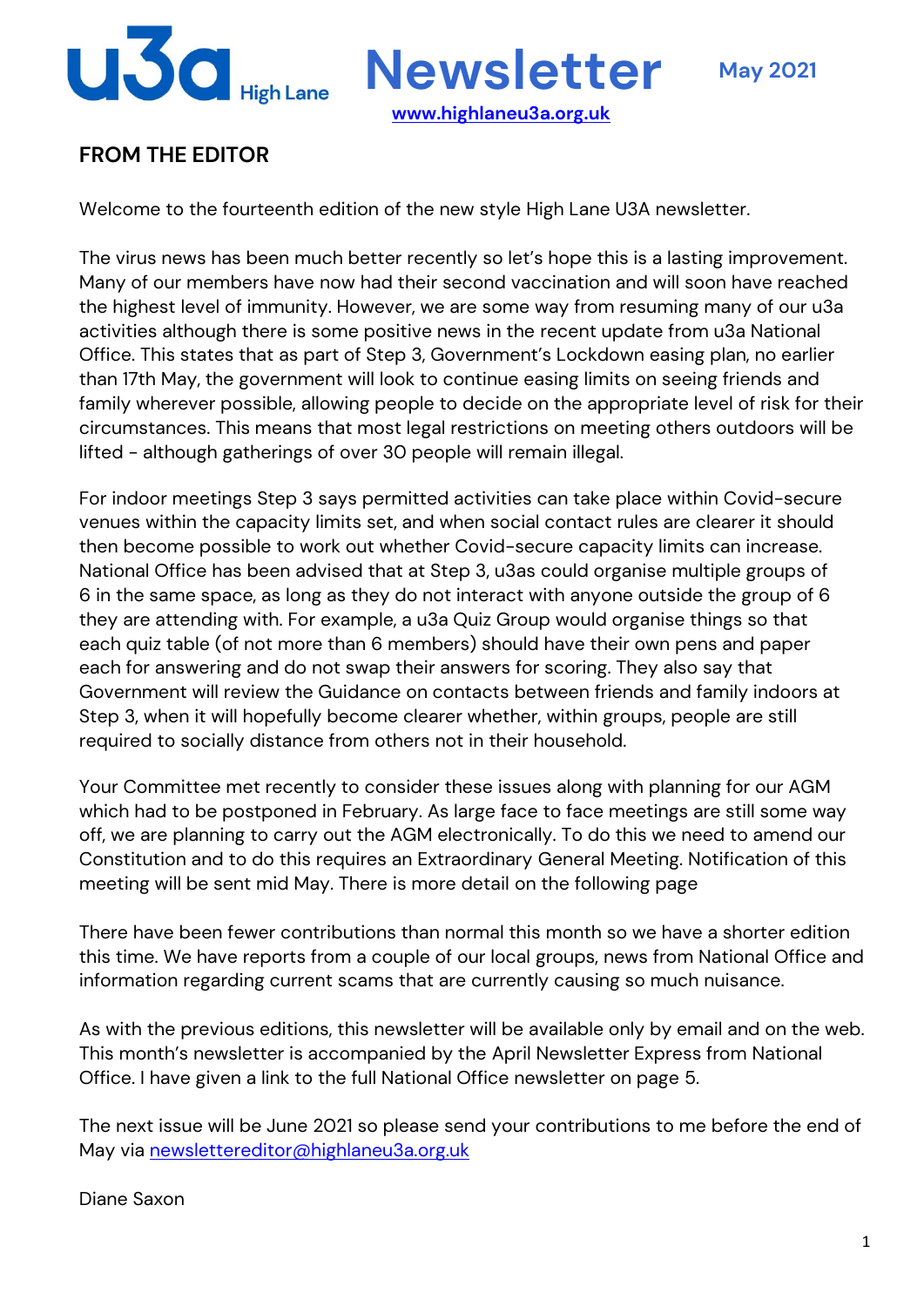

**Newsletter May <sup>2021</sup>**

**www.highlaneu3a.org.uk**

#### **Extraordinary General Meeting (EGM)**

As you know, our AGM did not take place this year. Under the terms of our constitution that means that some Officers and the Committee are no longer in post. However, the current Committee has continued to operate and meet via Zoom but we recognise that we are operating outside the terms of our Constitution so this needs to be addressed. As large face to face meetings appear to be still some time away, we need to hold an AGM by other means. To do this needs a change to the Constitution so we are calling an Extraordinary General Meeting on 7 June to make these changes. We will then be able to hold an AGM and elect Officers and Committee members.

Current members will shortly receive a letter giving information about the arrangements for the EGM, the voting process and a copy of the revised Constitution. You will have the right to respond to this if you do not agree with the proposals. If you are in agreement with the proposals, you do not need to do anything; this will be counted as a vote for the proposals. The information will be sent by email to those members who have renewed their subscriptions and for whom we have an email address. The small number of members without email addresses will receive theirs by post.

Note that only members who have renewed their membership for 2021 are entitled to vote. Membership renewal was due in February. If you have not yet renewed your membership, please do so without delay so you are sure of continued access to our activities and newsletters. A renewal form is on the website or please contact Margaret McDermott, the Membership Secretary.

#### **QUIZ**

Answers to last month's quiz.

- 1. Kamala Harris Joe Biden's VP
- 2. Jeeves Bertie Wooster's valet
- 3. Andy Burnham Mayor of Greater Manchester
- 4. Elon Musk billionaire Tesla and SpaceX entrepreneur
- 5. Sydney Carton sacrificial hero of Charles Dickens' Tale of Two Cities
- 6. Anna Wintour director Conde Nast, editor Vogue,
- 7. Cressida Dick Metropolitan Police Commissioner
- 8. Becky Sharp main character in Thackeray's Vanity Fair
- 9. Owen Farrell England RU captain
- 10. Nadhim Zahawi Minister for Vaccines

We continue to quiz via email but, Government rules permitting, hope to get together for at least one of our summer meetings. Please contact me if you would like to join us.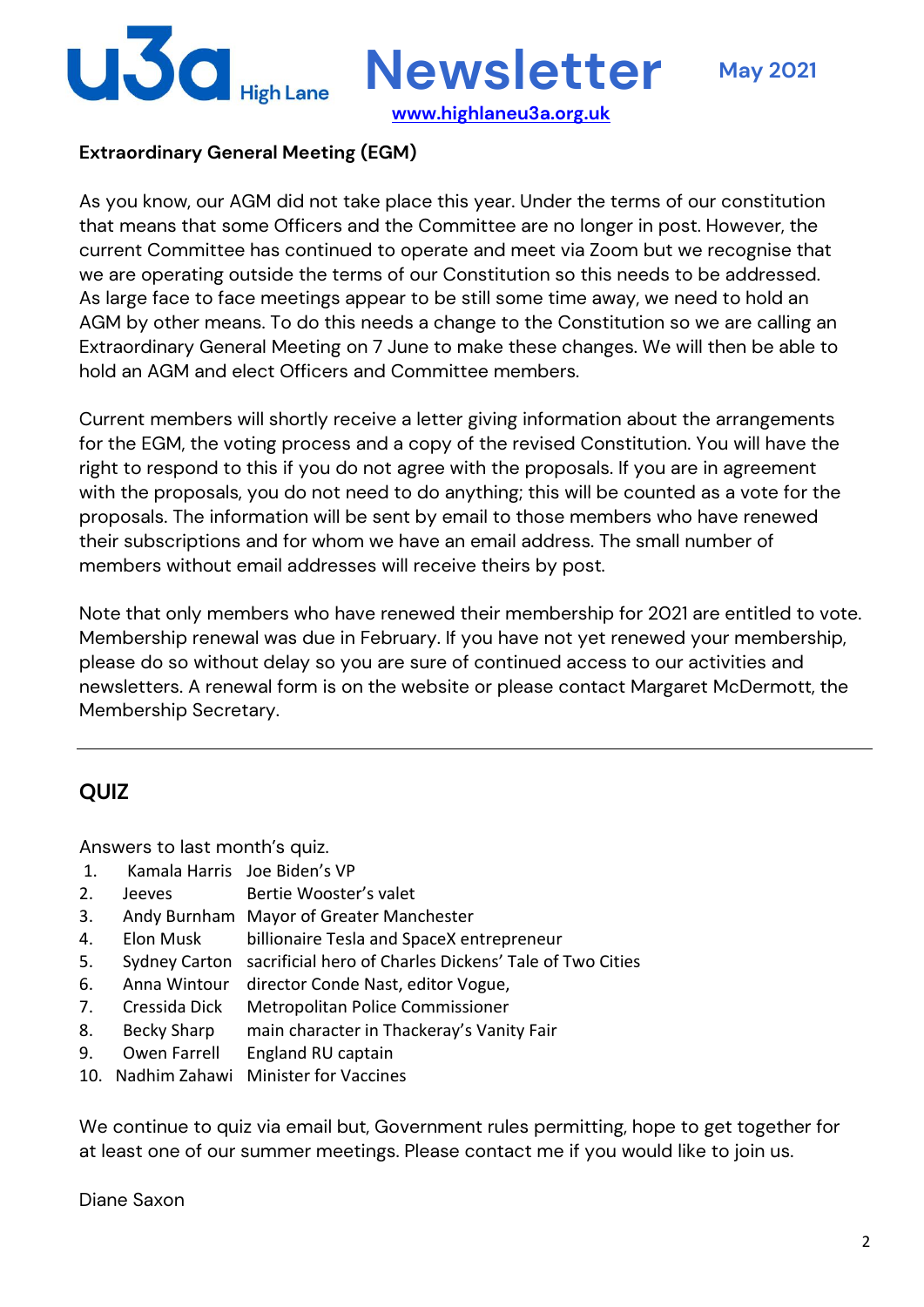

**www.highlaneu3a.org.uk**

#### **MEMOIRS**

In 2019 we invited Barbara Fagan Speake to talk to us about her experiences as an author. You may already know that Barbara has written several detective novels, which are available on Amazon. Barbara herself enjoyed her visit to High Lane u3a and offered to help us with our own literary efforts. Her attitude is that anyone can write and the best way to start is to write about what you know. She started out by writing about her childhood and early years.

This led a few of us to come up with the idea of starting the Memoirs Group. We had no idea if this would "take off" as it were but it has proved to be quite popular. It is great fun, surprising how one reminiscence can trigger off another. Do you remember bitterly cold winters with ice on the inside of the bedroom window and chilblains? How about your first house? first foreign holiday? honeymoon?

Pre Covid, we shared memories over tea and sticky buns. Some members had already started on their memoirs and asked for advice in formatting etc. Others were just "dipping their toe into the water". Whatever the starting point it was great fun, with lots of laughter and happy chatter.

Then came the restrictions, but we were not deterred and continued to write and circulate our offerings once a month via e-mail. Speaking personally, I have spent many happy hours writing in Lockdown. If you haven't done it, give it a whirl..... it's good to be creative.

We are hoping to get back to face-to-face meetings soon. If you are interested in joining us do, please get in touch. We will be meeting in the Village Hall (small hall) at 2.00 p.m., on the third Weds of the month. More details will be circulated in due course.

Sheila Harrop

#### **u3a day**

2 June 2021

You may have heard about this from the website, magazine or national press. The aim of the day 1s to raise our profile nationally as well as locally to help recruit new members. Nationally there has been a significant drop in membership during the last couple of years. There are likely to be items in the media related to this and some u3as are doing something locally. We discussed what we could do at a recent Committee meeting but felt it would be more productive for our u3a to join forces with the High Lane day planned for September. There will be more details about this in future editions.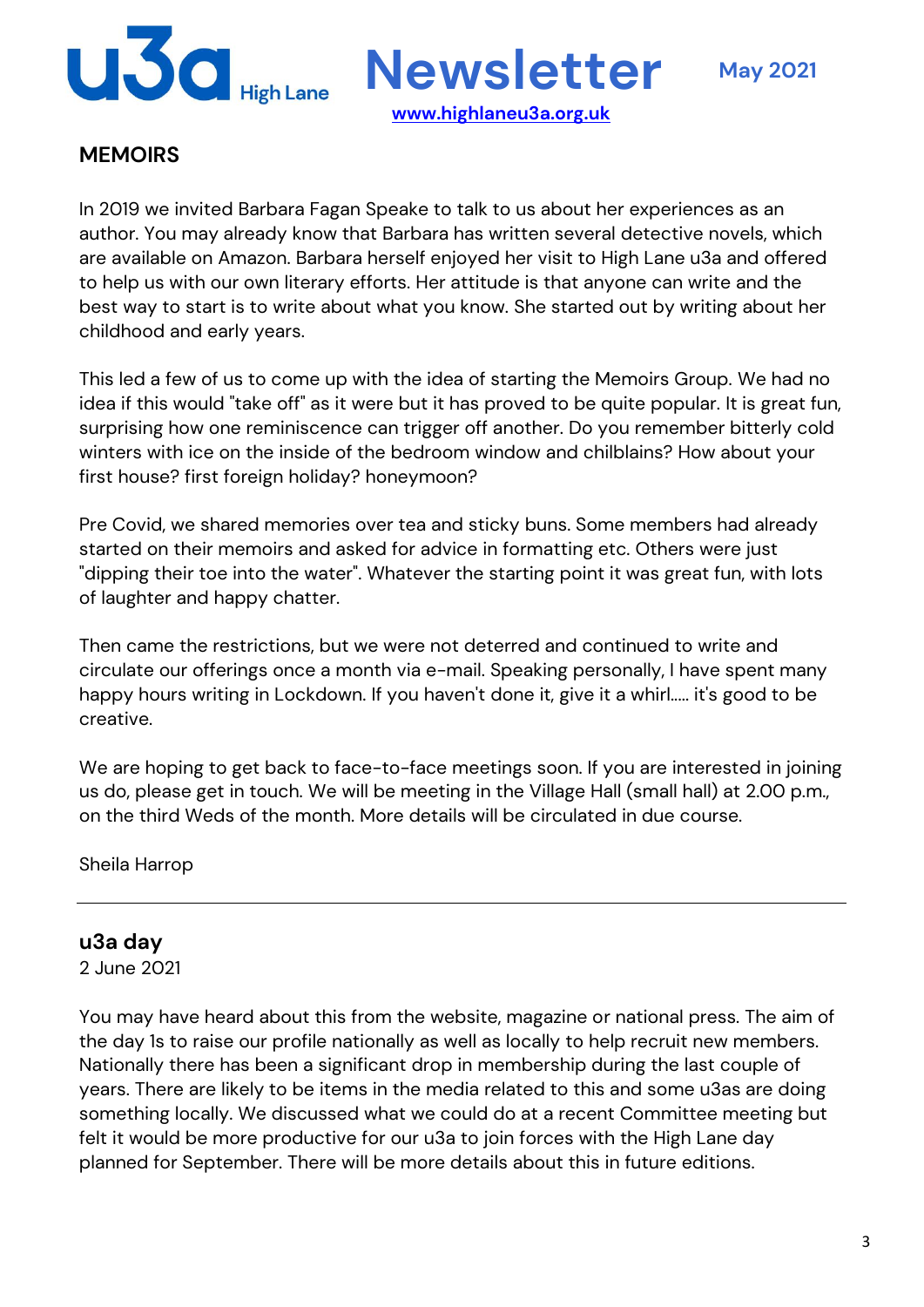

**www.highlaneu3a.org.uk**

#### **GARDENING**

This month we have some more pictures from the gardening group, as we continue to have warm days but cold nights, which suits some of the Spring flowers.



Walter Mason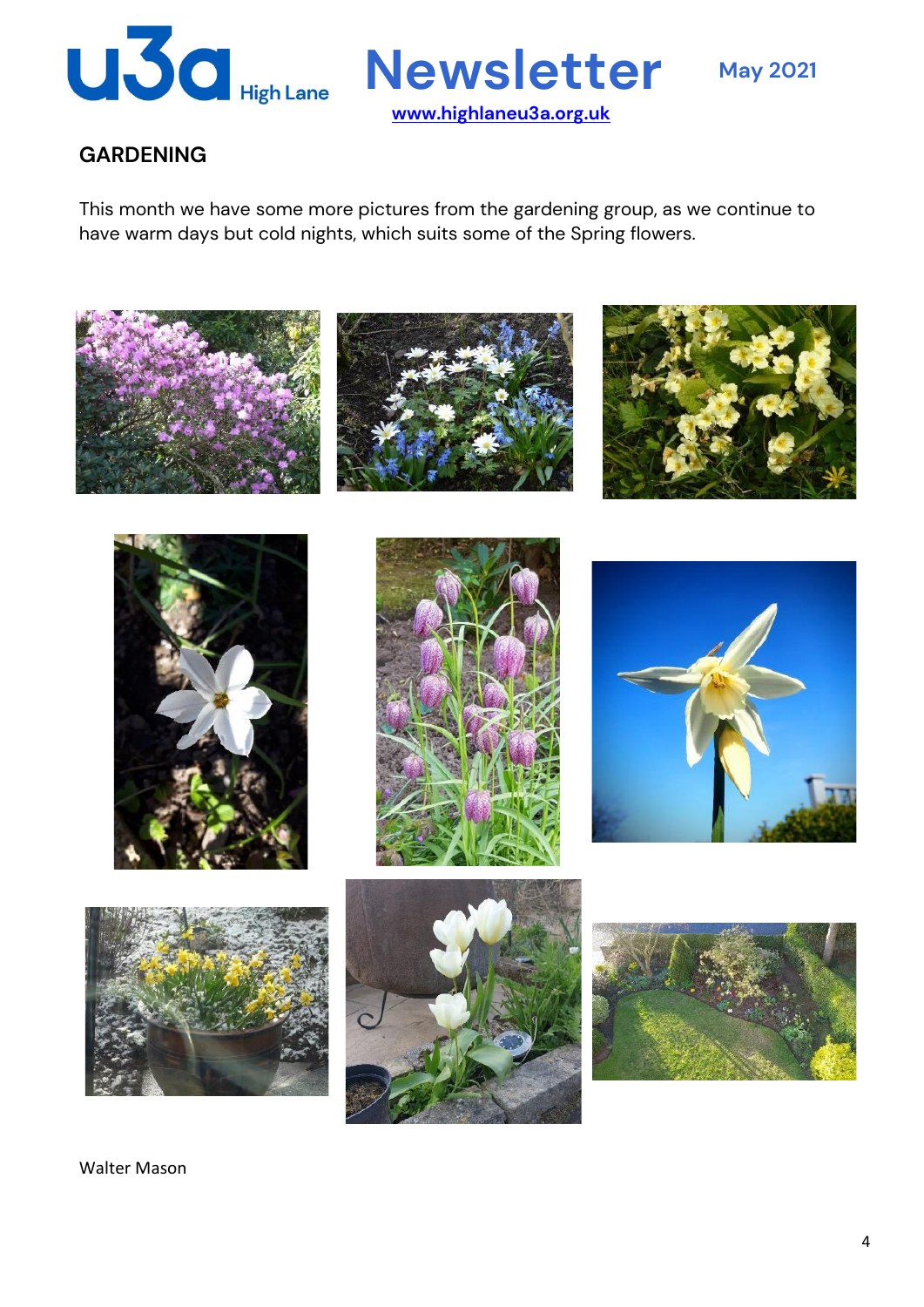

**www.highlaneu3a.org.uk**

#### **SCAMS**

Like many I am continually plagued with calls from scammers purporting to be from Amazon and BT. I have apparently ordered an iphone or taken out a subscription to Amazon prime or am about to lose my internet access due to illegal activity. All are recorded messages asking me to press 1 to speak to whoever.

Another current relates to Android phone users who are receiving text messages with links to tracking apps for major delivery companies such as DHL; however, the links are actually directing victims to a fraudulent app known as Flubot. Clicking on the link asks you to install tracking but instead it installs Flubot on your phone. Flubot allows the scammers to intercept contacts from phones and target people's private details. Flubot can take over devices and spy on phones to gather sensitive data, including online banking details.

Also rife is a Post office scam where people waiting for parcels to arrive receive a scam text message that claims payment is required for a package to be delivered. Users are asked to click a link to confirm payment of the money, usually a small amount. The link goes to a website mocked up to look like an official Royal Mail site. The page requests personal and payment details, which scammers may use to steal identity, or use to target them with other scams.

The usual advice applies.

- Don't click on links in unsolicited texts or emails
- Do not press 1 or follow any other instructions given in an automated message
- Don't give any personal or account information to a cold caller
- Never follow instructions from an unsolicited caller to download an app or software which would allow them to access your computer remotely
- Report to Action Fraud https://www.actionfraud.police.uk/

#### **FROM U3A NATIONAL OFFICE**

The link for the National Office April Newsletter is https://us9.campaignarchive.com/?u=656ad5962b370cc9e2731d1ed&id=110dbc57dc

#### **Events**

There is a good range of events offered on diverse topics including maths, geology, art, wellbeing and history. Note that, from past experience, some may well be already booked. You can find them here https://www.u3a.org.uk/events/events

#### **Online debate** 28 May 2pm

Do you have a debating group in your u3a? Have you taken part in a debate in your area? Have you thought about the possibility of taking part or watching?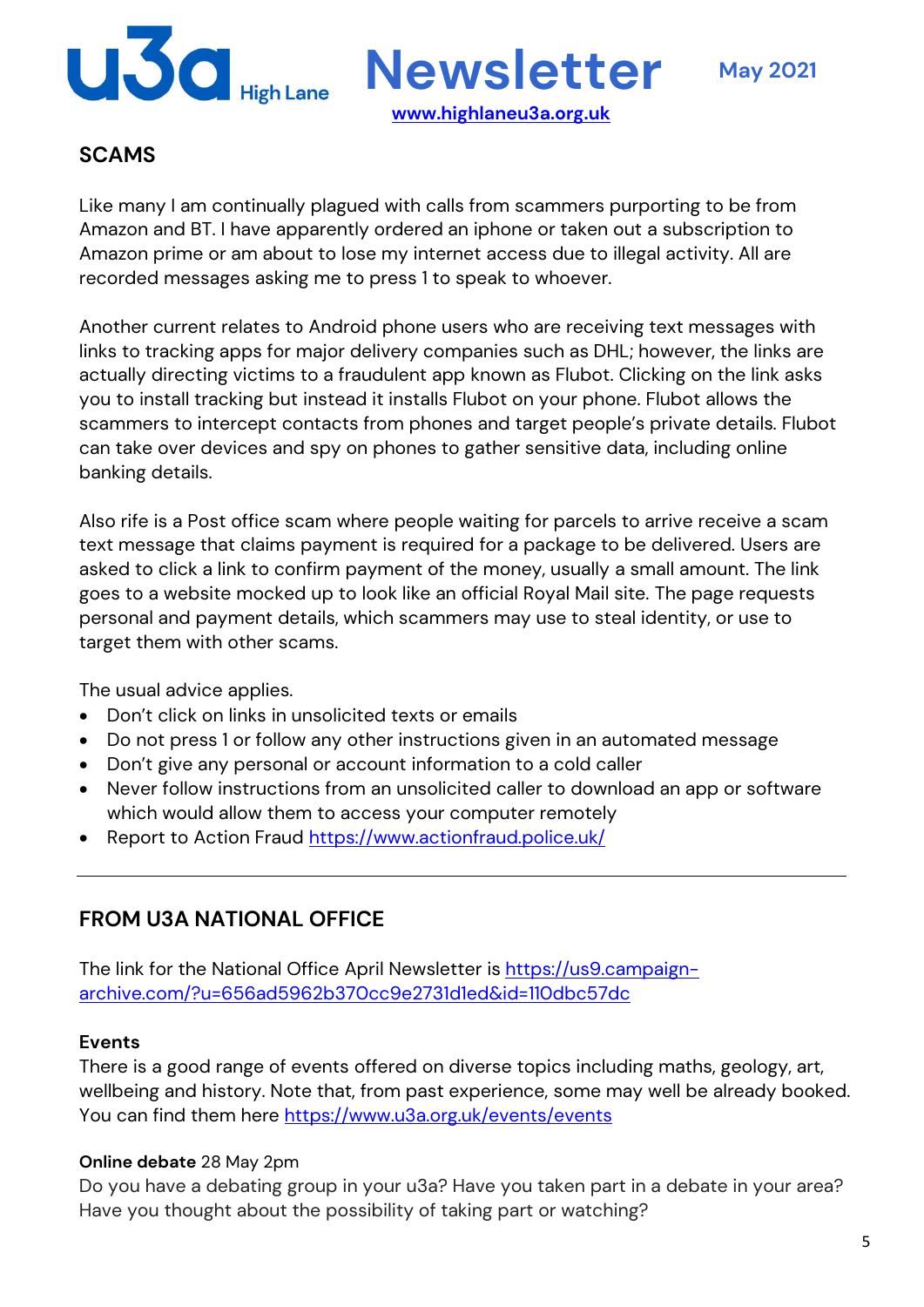

**Newsletter May <sup>2021</sup>**

**www.highlaneu3a.org.uk**

Following on from a successful face-to-face debate at the conference in 2019, u3a is planning a debate on Zoom. This will be an opportunity for all to listen and participate. Book your place.

Don't forget – if you attend one of these events, I'd love a short review for the newsletter (Ed).

#### **Creative Writing Competition**

The Creative Writing Competition is back - given the popularity and success of last year's competition, we are encouraging members to get writing again. The theme for 2021 is 'Unexpected'. Please make sure to read the competition rules fully, including deadlines and information about the judging process, before submitting your entry online. You can also read last year's Winning Entries for inspiration. Find out more on our website.

#### **Learning programmes**

Details of all of these learning programmes are on the National u3a website at https://www.u3a.org.uk/learning/national-programmes